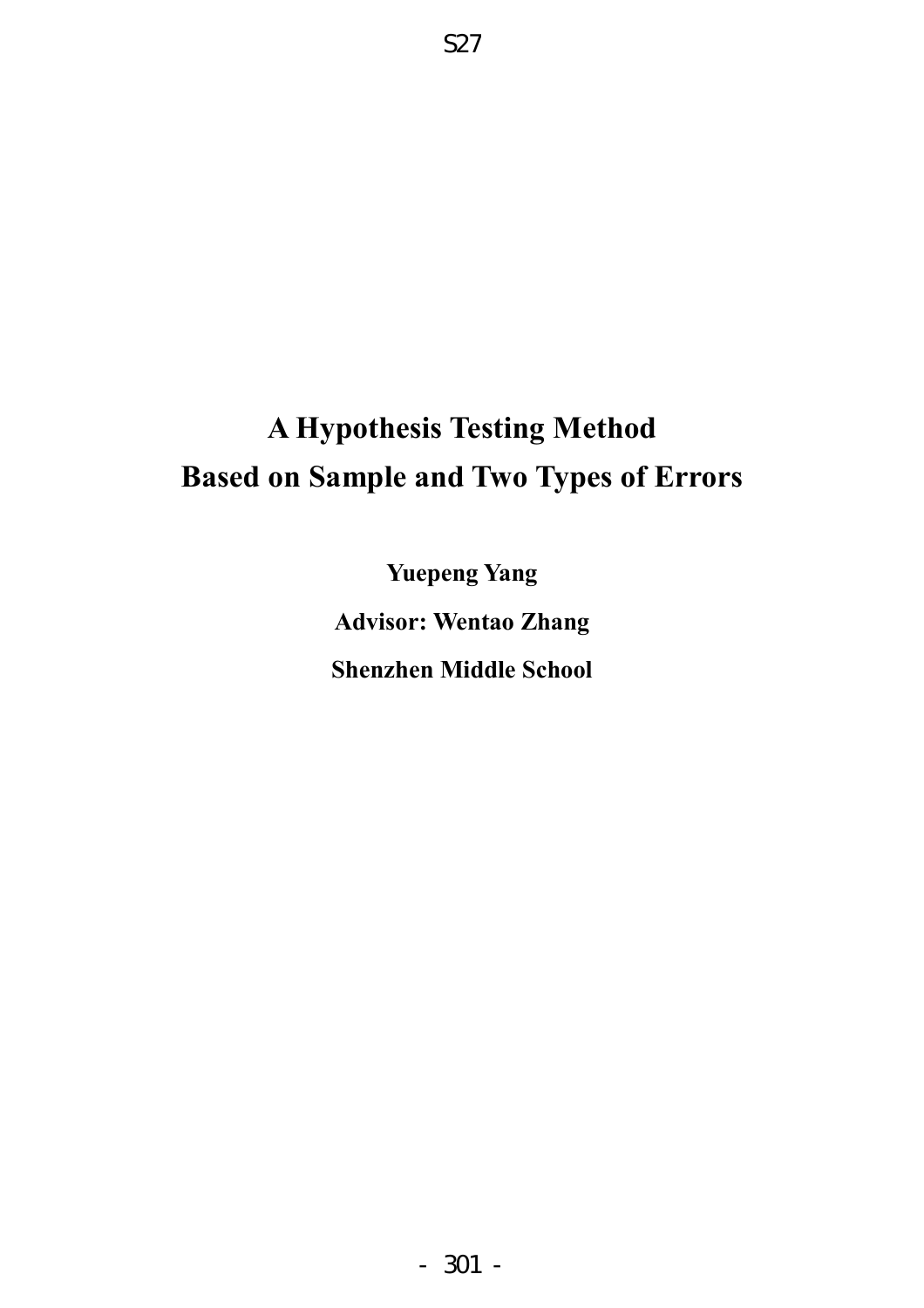# **Abstract**

Hypothesis Testing is an important statistical tool. It is used to judge whether a hypothesis should be rejected or accepted. In hypothesis testing, two types of errors are possible: type I error which indicates rejecting null hypothesis  $H_0$  when it's true, and type II error which refers to accepting  $H_0$  when it's false. Traditional hypothesis testing controls the possibility of Type I error by setting  $\alpha$ . While in researches and industries, we have many cases where a well consideration of both types of errors is necessary, such as controlling the economical lost in quality testing and decision making. Thus, we raise a new approach to parametric tests to take the risks caused by both types of error into account and apply the method on the test of population mean.

First, we provide a method to calculate the possibility of Type I error  $\alpha$  and Type II error  $\beta$ . Previous researchers calculate  $\beta$  by giving the distribution parameter  $\theta$  a prior distribution  $\pi(\theta)$ . We, on the other hand, choose use empirical Bayesian method to give the empirical prior distribution  $\pi_s(\theta)$  of parameter  $\theta$  with the obtained Sample *S*. Thereby, we get the formulas to calculate  $\alpha$  and  $\beta$ :

$$
\alpha = \int_{H_0} \alpha_{\Omega}(\theta) \pi_{S}(\theta) d\theta, \beta = \int_{H_1} \beta_{\Omega}(\theta) \pi_{S}(\theta) d\theta
$$

To take the impact of both types of errors into consideration, we introduce target function  $T$  to measure the risks caused by the two types of errors.  $T$  can be calculated with the sample S and rejection region  $\Omega$ . Then, we optimize T to obtain an ideal rejection region  $\Omega_s$  that leads to a minimal T. After getting  $\Omega_s$  from the sample  $S$  and target function  $T$ , we are able to judge directly whether we should reject null hypothesis  $H_0$  or not.

We also apply this general method to the specific test of population mean  $\mu$  with known variance. We discuss the numerical relation of  $\alpha$ ,  $\beta$ ,  $T$ ,  $\mu_s$  in this case, and solve the rejection region under different target functions.

Overall, we give a new hypothesis testing method base on sample and Type I and II errors to minimize the risks caused by these errors. We also implement the method numerically on a common test.

**Key Words:** Hypothesis Testing, Type I & II errors, Target Function, Optimization, Empirical Bayes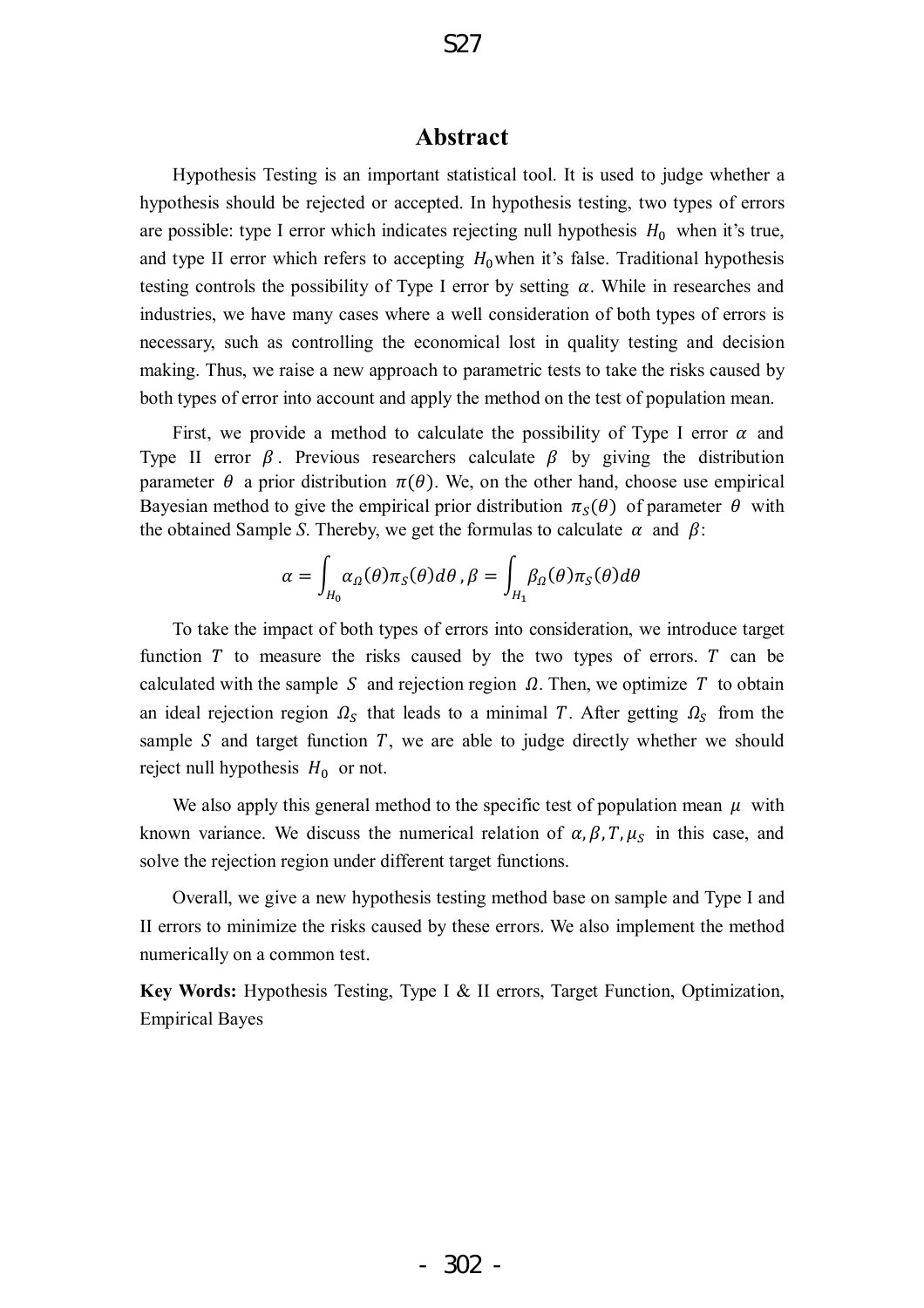# **1 Introduction and Notation**

## **1.1 Introduction**

 Hypothesis Test is an important tool in Statistics which is widely used in researches and industry. It is used to test if there is enough evidence to reject certain hypothesis. Usual way to conduct a Hypothesis Test is to provide a pair of null hypothesis  $H_0$  and alternative hypothesis  $H_1$  as well as a significance level  $\alpha$  and to find a rejection region that when  $H_0$  is true, the probability to reject  $H_0$  is  $\alpha$ .

This tradition hypothesis testing method is clear and direct, but it pays little attention to Type II error. As we know<sup>[1]</sup>, Type I error is rejecting the null hypothesis when it is true, while Type II error is failing to reject the null hypothesis when it is false. In some cases, Type II error is also significantly important. For example, in quality tests, economical loss are produce both when qualified products are rejected and when disqualified ones fail to be rejected. Thus, minimizing the loss brought by two types of errors come to be crucial.

Researchers have noticed that in the same hypothesis test with the same sample,  $\beta$  decreases when  $\alpha$  increases. In parameter test,  $\beta$  can be calculated by assuming the parameter of population distribution. Wu<sup>[2]</sup>(1990) calculates  $\beta$  by assuming the actual population mean  $\mu$ .

Concurrently, there's people consider about synthesizing  $\alpha$  and  $\beta$  in hypothesis test. Degroot<sup>[3]</sup>(1975) designed a special pair of hypothesis and determine the rejection region with the weighted average of  $\alpha$  and  $\beta$ . Pericchi  $\bar{\pi}$ Pereira<sup>[4]</sup>(2013) used Bayesian methods to expand Degroot's method in general hypothesis and calculates  $\alpha$  and  $\beta$  by granting distribution parameter  $\theta$  a set of prior distributions.

Our goal is to design a method that both synthesize Type I and II method that does not require people to give a prior distribution of parameter  $\theta$ .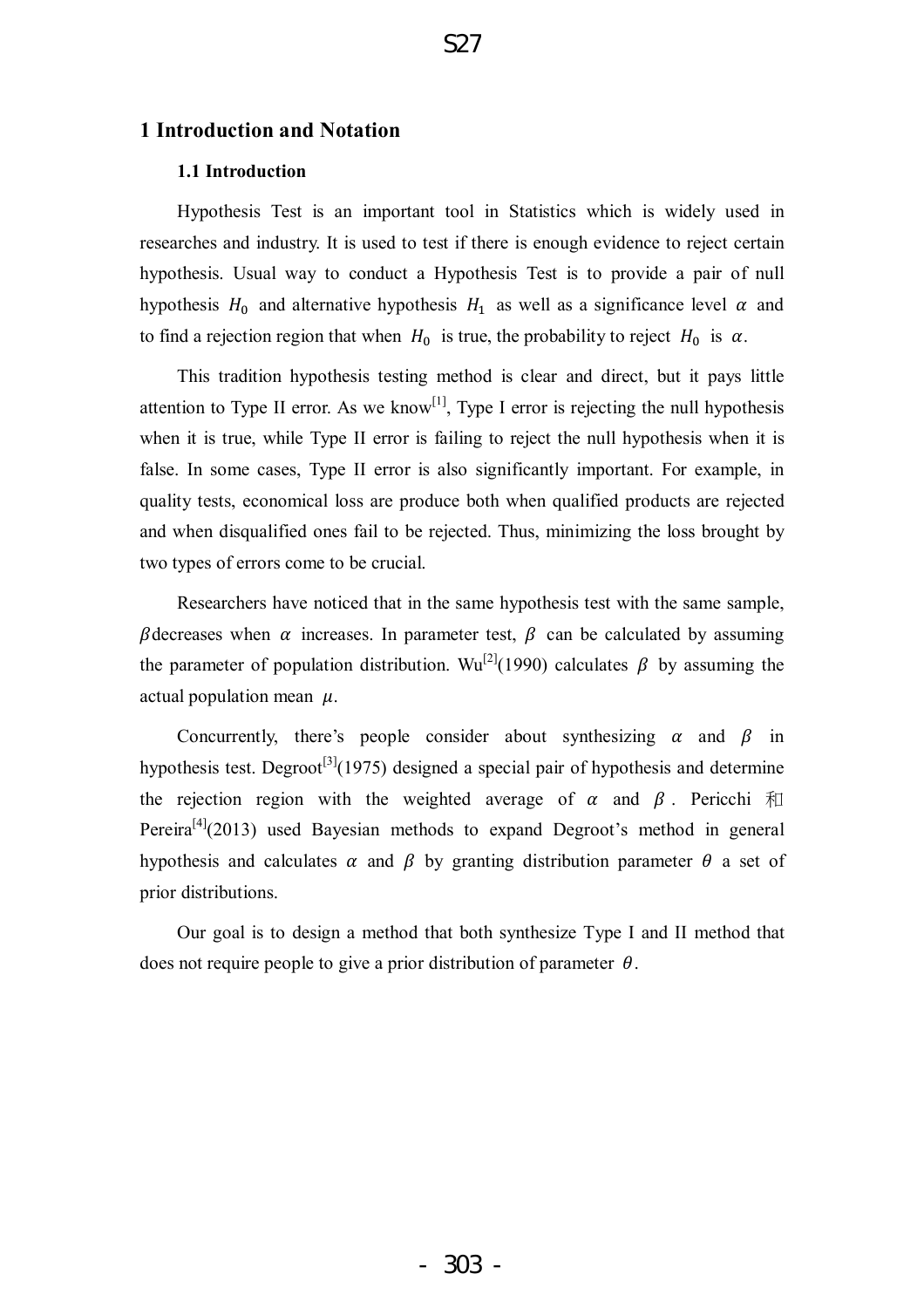# **1.2 Notation**

| $H_0$                 | Null hypothesis                                                       |  |  |  |  |
|-----------------------|-----------------------------------------------------------------------|--|--|--|--|
| $H_1$                 | Alternative hypothesis                                                |  |  |  |  |
| $\alpha$              | Probability of Type I error, Significance level                       |  |  |  |  |
| $\beta$               | Probability of Type II error                                          |  |  |  |  |
| Ω                     | Rejection region                                                      |  |  |  |  |
| $\boldsymbol{S}$      | Sample                                                                |  |  |  |  |
| $\theta$              | Distribution parameter                                                |  |  |  |  |
| $\theta_{S}$          | Sample estimator of distribution parameter                            |  |  |  |  |
| $\theta_{\Omega}$     | The boundary of rejection region in test of distribution<br>parameter |  |  |  |  |
| $\pi(\theta)$         | Prior distribution of distribution parameter                          |  |  |  |  |
| $\mu$                 | Population                                                            |  |  |  |  |
| $\mu_S$               | Sample mean                                                           |  |  |  |  |
| $\mu_{\Omega}$        | The boundary of rejection region in test of population mean           |  |  |  |  |
| L, $L(\alpha, \beta)$ | <b>Target Function</b>                                                |  |  |  |  |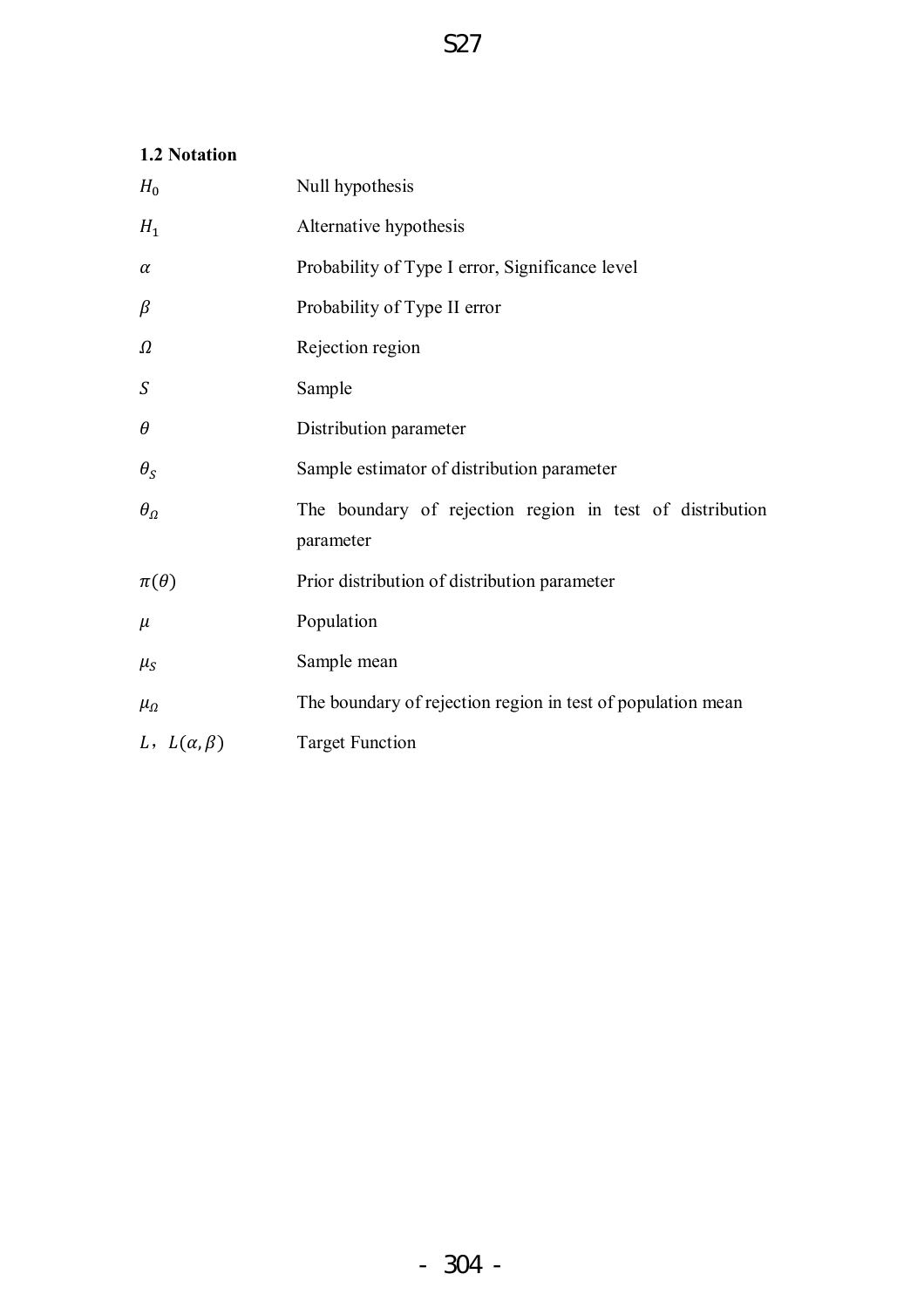# **2 Calculating the probability of Type I and Type II errors**

To synthesize of two types of errors, the first thing to clarify is how to calculate their probability. Unlike  $\alpha$ , the probability of Type I error, calculating  $\beta$  the probability of Type II error is not direct.

#### **2.1 Existing Calculating Methods**

In conventional hypothesis test, the probability of Type I error  $\alpha$  is significance level, which is the probability when sample mean is in the rejection region when the null hypothesis is true.

Degroot provided the following method in 1975. He points out that, in test of 在 population mean, when null hypothesis and alternative hypothesis looks like

$$
H_0: \mu = \mu_0 \text{ VS } H_1: \mu = \mu_1 \tag{1}
$$

where  $\mu_0 \leq \mu_1$ , the rejection region is

$$
\Omega = \left\{ \mu_S \middle| \mu_S \ge \mu_0 + z_\alpha \frac{\sigma}{\sqrt{n}} \right\} \tag{2}
$$

Where  $\alpha$  is the significance level and  $n$  is the sample size.

Since null hypothesis has given  $\mu_0$ , when  $\sigma$  is known, the rejection region depends on  $\alpha$ , so the rejection region can be written in the form of  $\Omega(\alpha)$ . Then, the probability of Type II error is

$$
\beta = P\{\text{fail to reject } H_0 | H_1\} = \int_{-\infty}^{\mu_0 + z_\alpha \frac{\sigma}{\sqrt{n}}} f(x) dx \tag{3}
$$

in which

$$
f(x) = \frac{1}{\sqrt{2\pi}\sigma} e^{-\frac{(\mu_S - \mu_1)^2}{2\sigma^2}}
$$
 (4)

However, when hypothesis test has the form of

$$
H_0: \mu = \mu_0 \text{ VS } H_1: \mu > \mu_0 \tag{5}
$$

 $\beta$  depends on the actual value of  $\mu$ . So when  $\mu$  is unknown,  $\beta$  is not easy to calculate. One approach<sup>[2]</sup> is to assume $\mu = \mu_1$ , and then calculate  $\beta$  with formula (3)

$$
-305 -
$$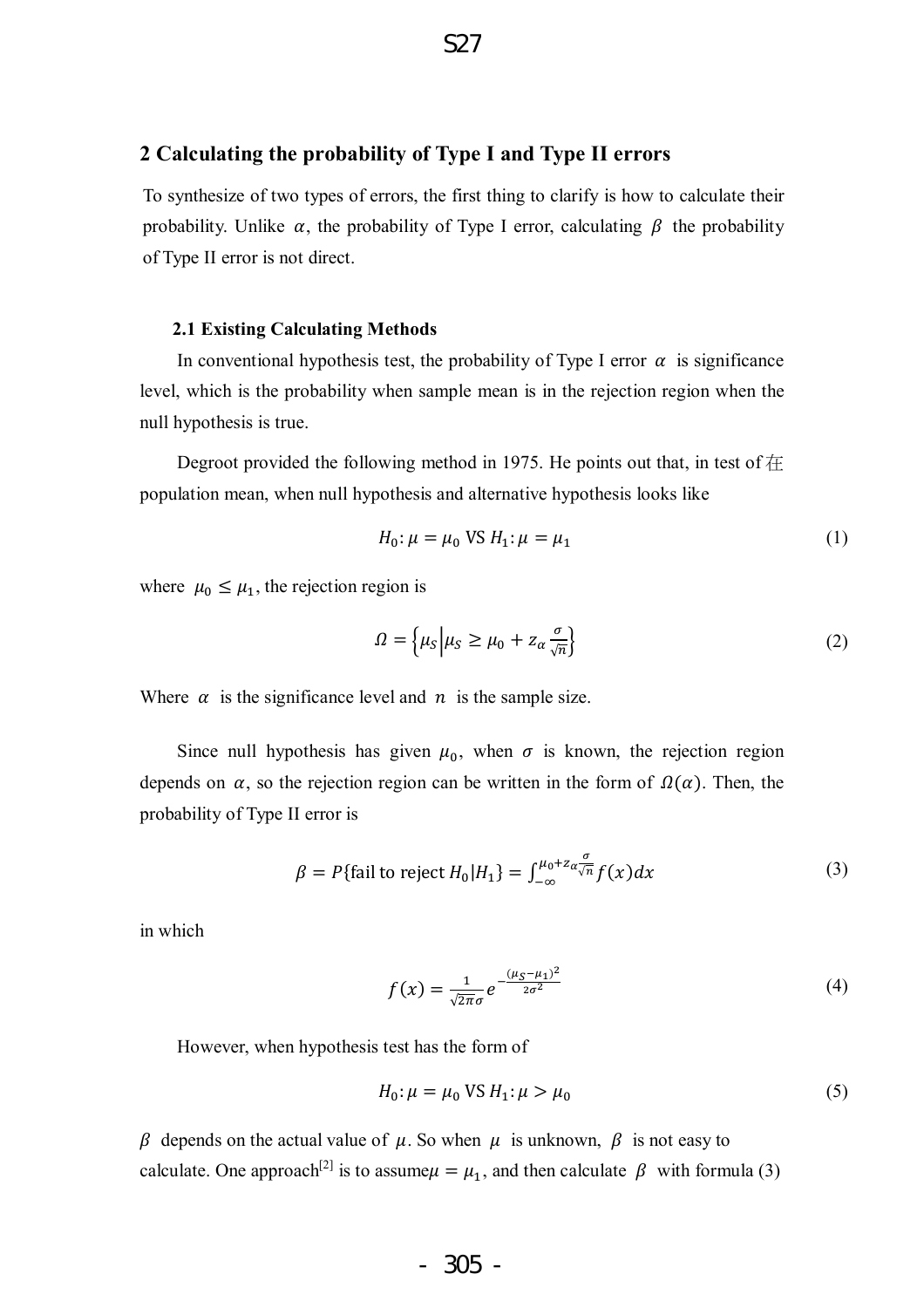and (4). Similarly, Pericchi  $\bar{\pi}$  Pereira<sup>[3]</sup> adopted Bayesian method to discuss in a broader situation. They set the null hypothesis and alternative hypothesis as

$$
H_0: \theta \in \Theta_0 \text{ VS } H_1: \theta \in \Theta_1 \tag{6}
$$

Where  $\theta$  is distribution parameter,  $\theta$  is the set where  $\theta$  is hypothesized to be in. They give  $\theta$  in  $H_0$  and  $H_1$  prior distribution  $\pi_0(\theta)$  and  $\pi_1(\theta)$  respectively and guarantee that

$$
\int_{\theta_0} \pi_0(\theta) d\theta + \int_{\theta_1} \pi_1(\theta) d\theta = 1
$$
\n(7)

. Then they use

$$
\alpha(\delta) = \int_{\theta_0} \alpha(\delta) \pi_0(\theta) d\theta
$$
\n(8)

$$
\beta(\delta) = \int_{\Theta_1} \beta(\delta) \pi_1(\theta) d\theta
$$

(9)

to obtain the probability of Type I and II error in test  $\delta$  respectively.

#### **2.2** The method of calculating  $\alpha$  and  $\beta$  based on sample

 To avoid reliance on the prior distribution mentioned in 2.1, we developed a new method with the help of Pericchi and Pereira's method. We used empirical Bayesian method so that it is not necessary to give a prior distribution beforehand. We treat distribution  $\theta$  as a random variable and used sample S to obtain the empirical prior distribution of  $\theta$ :  $\pi_s(\theta)$ , this distribution expresses the probability density of  $\theta$  in its possible range when  $S$  is collected.

$$
\int_{A} \pi_{S}(\theta) d\theta = P(\theta \in A|S)
$$
\n(10)

This calculation method is similar to calculating confidence interval. It is also worth-noted that as we are using sample to estimate the distribution of population distribution parameter, we do not have to give prior distribution  $\pi_0(\theta)$  and  $\pi_1(\theta)$ to the null hypothesis and alternative hypothesis as what Pericchi and Pereira does.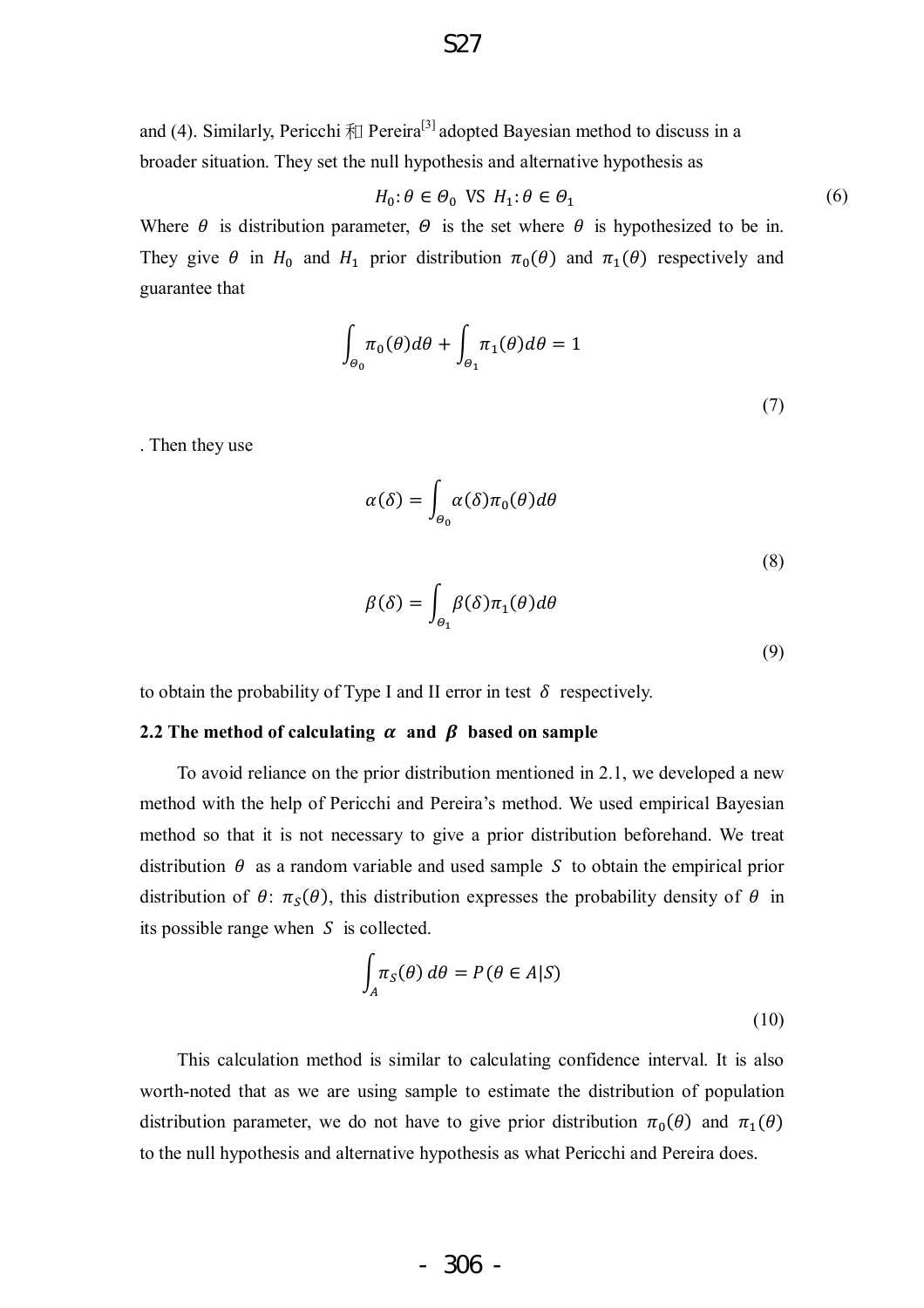Now we are considering the cases when parameter  $\theta$  equals to its possible candidates. For parameter  $\theta = \theta_0$ , where  $\theta_0 \in H_0$ 

$$
\alpha_{\Omega}(\theta_0) = P(\theta_S \in \Omega | \theta = \theta_0)
$$
\n(11)

$$
\beta_{\Omega}(\theta_0) = 0 \tag{12}
$$

For  $\theta = \theta_1$ , where  $\theta_1 \in H_1$ 

$$
\alpha_{\Omega}(\theta_1) = 0 \tag{13}
$$

$$
\beta_{\Omega}(\theta_1) = P(\theta_S \notin \Omega | \theta = \theta_1)
$$
\n(14)

Now we have obtained the calculation method of  $\alpha$  and  $\beta$  when we have known  $\theta$  and  $\Omega$ . After obtaining the empirical prior distribution of  $\theta$ ,  $\pi_S(\theta)$ , we include it in our calculation. For a rejection region  $\Omega$ , the probability of Type I and Type II error is respectively

$$
\alpha_{\Omega}(\theta) = P(\theta_{S} \in \Omega | H_{0}) = \int_{H_{0}} \alpha_{\Omega}(\theta) \pi_{S}(\theta) d\theta
$$
\n(15)

$$
\beta_{\Omega}(\theta) = P(\theta_{S} \notin \Omega | H_{1}) = \int_{H_{1}} \beta_{\Omega}(\theta) \pi_{S}(\theta) d\theta
$$
\n(16)

In the formula,  $\alpha_{\Omega}(\theta)$  and  $\beta_{\Omega}(\theta)$  are the probability of Type I and Type II error when  $\theta$  equals a certain value. With Formula (15) and (16), it's possible to calculate  $\alpha$  and  $\beta$  directly without having to give a prior distribution beforehand.

#### **2.4 Comparison of the calculating methods**

Existing methods calculate with two approaches: the first adopts special alternative hypothesis  $H_1: \theta = \theta_1$ ; the second grants  $\theta$  prior distribution. When the hypothesis or prior distribution is accurate, these two methods have good performance. Yet this indicates that these methods heavily rely on the accuracy of hypothesis or prior distribution.

Our method, however, is based on actual sample. We use sample to derive empirical prior distribution so that we do not have to provide a prior distribution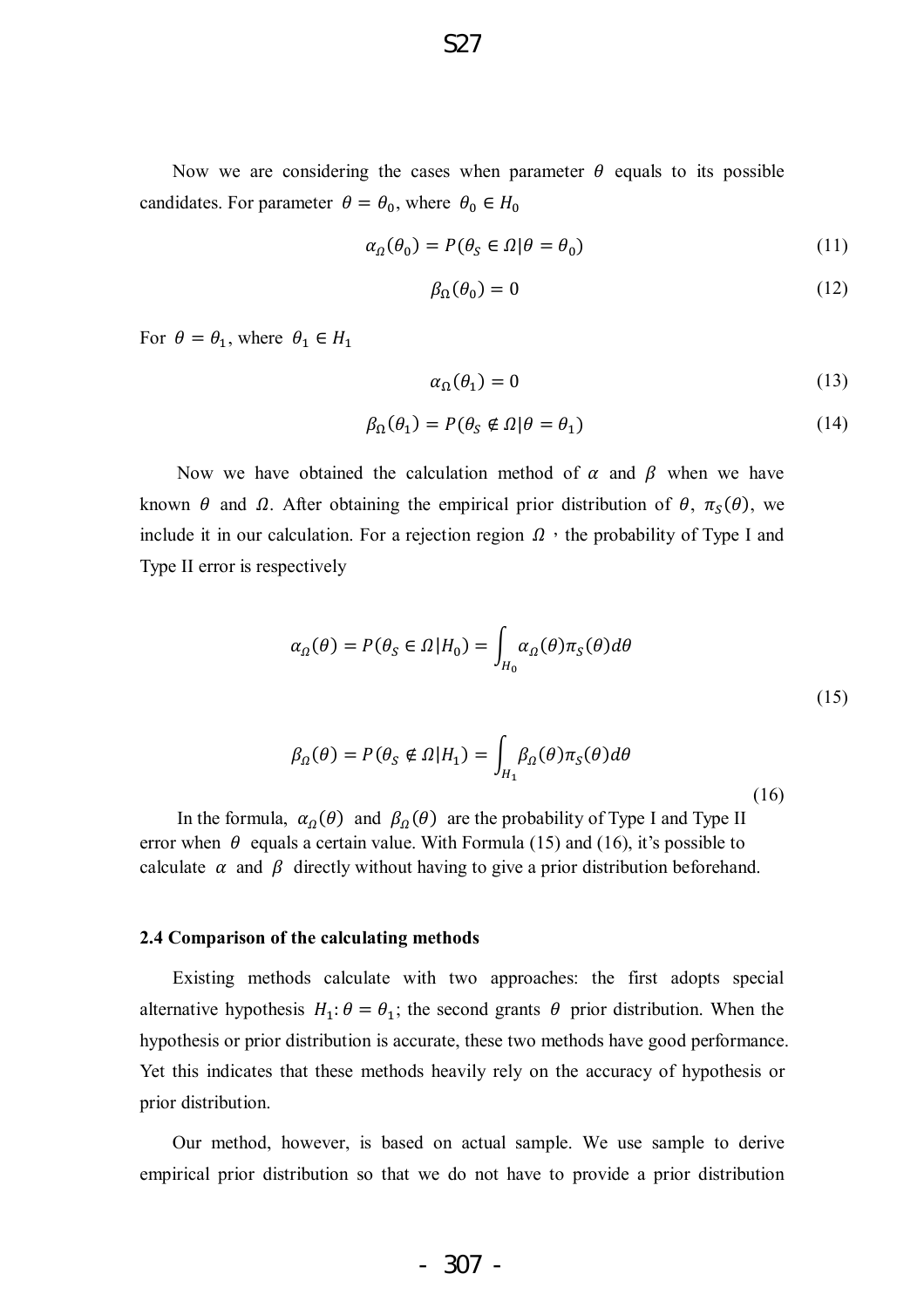beforehand. The empirical prior distribution can also fit actual situation better and shows a better robustness than prior distribution provided manually.

# **3 Derive Rejection Region with Target Function**

Our purpose is to find an index that would evaluate the risk of Type I and Type II error. Thus, we constructed a target function  $L(\alpha, \beta)$  and derive an ideal rejection region  $\Omega$  by optimizing  $L(\alpha, \beta)$ .

#### **3.1 Establishing Target Function**

To synthesize  $\alpha$  and  $\beta$ , Pericchi and Pereira<sup>[3]</sup> use simple weighted addition to establish their target function

$$
SERRORS(\delta) = a \cdot \alpha(\delta) + b \cdot \beta(\delta) \tag{17}
$$

However, we believe that the target function, which is desired to evaluate the risk when Type I and Type II errors take place, would not necessarily be a concise linear addition. It is necessary to consider the non-linear relation between the risk and  $\alpha$  or  $\beta$ . It is also possible that  $\alpha$  and  $\beta$  would have interactive effect on the risk. Therefore, we construct the target function in a more general term:

$$
L(\alpha, \beta) \tag{18}
$$

 When the two type of error have only linear relation with the target function and no interactive effect, we can write the target function in the form of

$$
L(\alpha, \beta) = a\alpha + (1 - a)\alpha
$$

in which  $0 < a < 1$ . This expression can standardize the linear addition by making the sum of weight equal 1 and help us to do comparison among target functions in linear form.

#### **3.2 Optimizing Target Function**

In 2.2, we have already provided a method to calculate  $\alpha$  and  $\beta$  with Sample S and rejection region  $\Omega$ . Therefore, we can write  $L(\alpha, \beta)$  in the form of  $L(\Omega, \mathcal{S})$ , by optimizing function

$$
L(\Omega, S) \tag{19}
$$

We can obtain a rejection region  $\Omega_s$  so that when we have Sample S, the target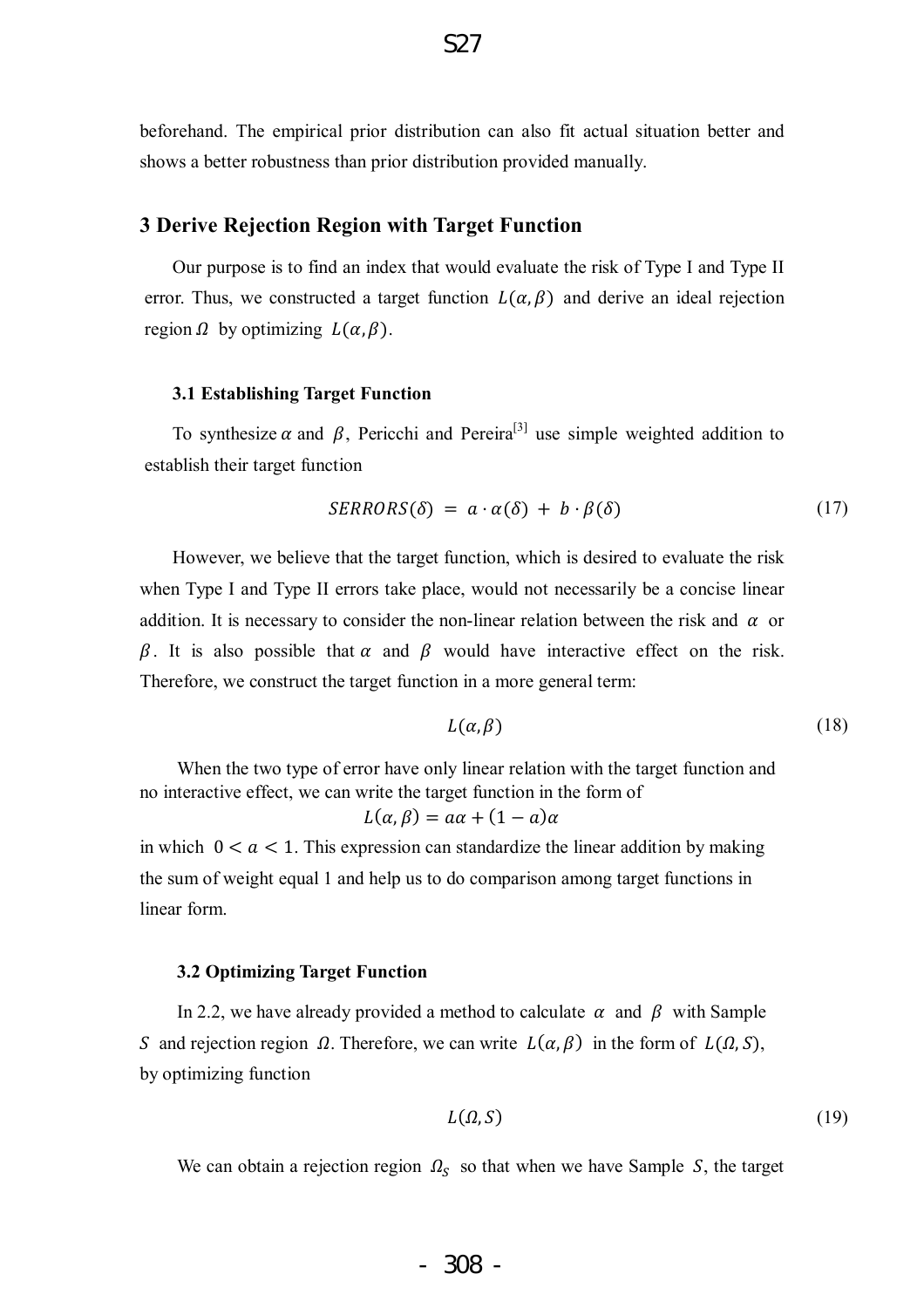function  $L(\Omega, S)$ , in other words the risk of having two types of error, is smallest when we use  $\Omega_s$  as the rejection region.

After obtaining rejection region  $\Omega$ , we can use  $\Omega$  and S to decide whether we should rejection null hypothesis or not. When

$$
S \in \Omega_S \tag{20}
$$

, we reject null hypothesis. One worth-noted point is that the rejection region  $\Omega_s$ here relies on Sample S. Therefore, we can have the rejection region in general

$$
\Omega = \{ S | S \in \Omega_S \} \tag{21}
$$

that includes all Samples that we should reject.

As long as we get Sample S and provide target function  $L$ , we are able to tell whether we should reject null hypothesis or not. At same time, we have to obtain  $S$ and provide  $\alpha$  in traditional hypothesis testing. The important difference between  $\alpha$ and L is that  $\alpha$  shows the probability of Type I error. In real applications, it is usually given by convention, such as 0.1 or 0.05. On the other hand, target function has a very specific meaning in reality: the total risk of having Type I and II errors. The method can optimize the loss produced by Type I and Type II error which brings it a good prospect in applied field.

### **4 Case Study: Hypothesis Test of Population Mean**

In section 2 and 3, we have covered the general method in use Sample  $S$  and target function  $L$  to minimize the total risk of Type I and Type II error. Now we are going to use it in a common test: test of population mean  $\mu$ . Though the numerical calculation in this specific case, we can have a more direct understanding of the method we have designed.

According to central limit theorem<sup>[1]</sup>, for independent Sample following same  $\forall \exists$ distribution, when sample number is large enough sample mean  $\mu_s \sim N(\mu, \sigma^2/n)$ .

Now we have this random variable X whose population mean is  $\mu$  (unknown) and population variance is  $\sigma^2$ ; assume we know  $\sigma$ , we test the following null hypothesis:

$$
H_0: \mu \le \mu_0 \tag{22}
$$

$$
-309 -
$$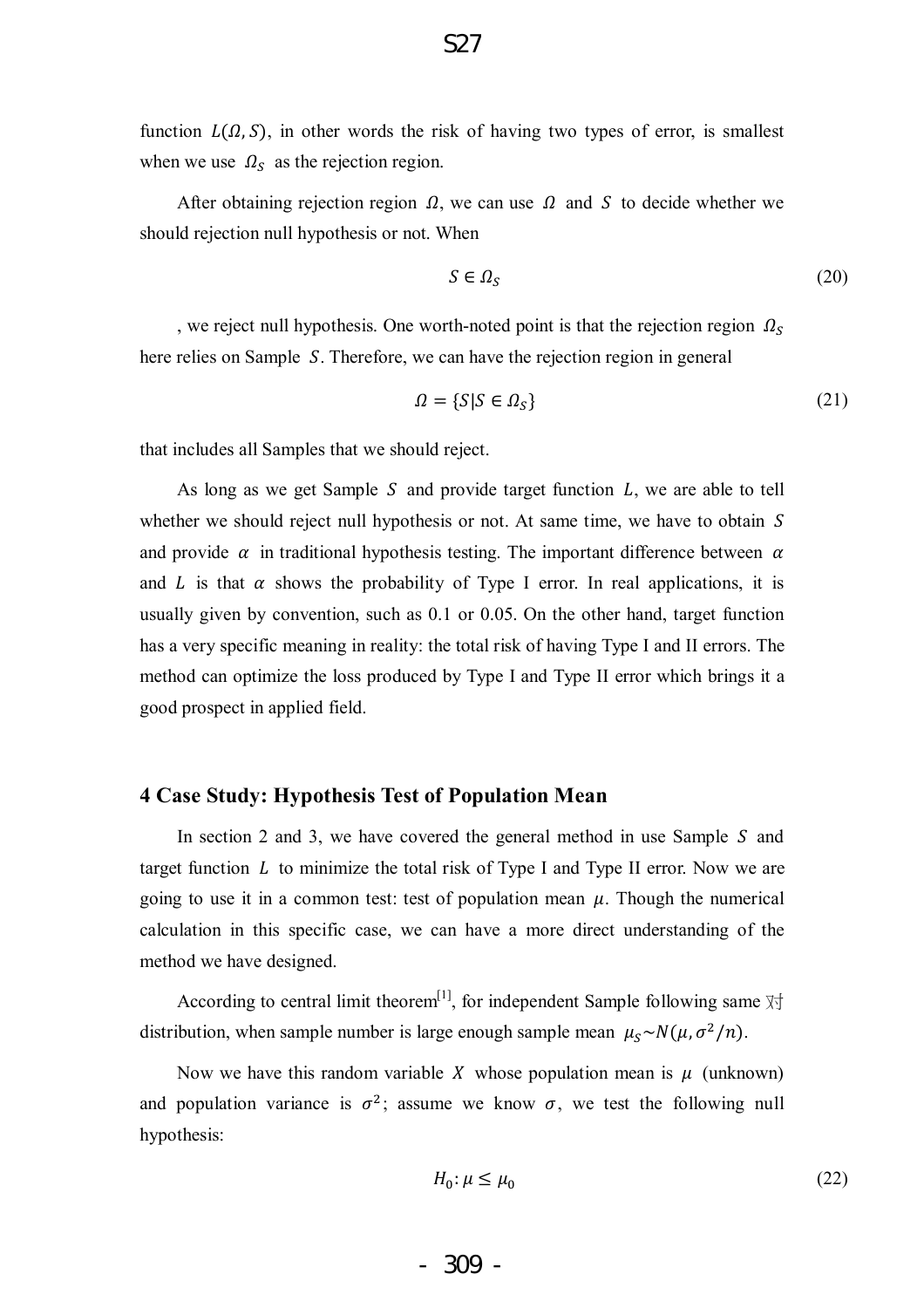and alternative hypothesis:

$$
H_1: \mu > \mu_0 \tag{23}
$$

Also, we collect Sample S whose sample size is *n*; the sample mean is  $\mu_s$ , whereas the variance of  $\mu_s$  is  $\sigma^2/n$ . To simplify, we make a linear transformation  $X' = \frac{X - \mu_0}{\sigma}$  $\frac{x-\mu_0}{\sigma/\sqrt{n}}$  so that  $\mu_0 = 0$  and  $\sigma^2/n = 1$ .

# **4.1** The relation between  $\beta$  and  $\alpha$  and  $\mu_{\Omega}$  and  $\mu_{\delta}$

First, we treat  $\mu$  as a random variable. For distinction, we call it  $x$  here. According to central limit theorem<sup>[1]</sup>, sample mean  $\mu_s \sim N(x, 1)$ , so that when we have sample  $S$ , the probability density function of  $x$  is

$$
\pi_S(x) = \frac{1}{\sqrt{2\pi}} e^{-\frac{(x-\mu_S)^2}{2}}
$$
\n(24)

(25)

which is our empirical distribution.

Using formula (15) and (16), and rejection region  $\Omega = {\mu<sub>S</sub> > \mu<sub>Q</sub>}, \alpha$  and  $\beta$ equals:

$$
\alpha_{\Omega}(\mu) = P(\mu_{S} \in \Omega | H_{0}) = \int_{H_{0}} \alpha_{\Omega}(\mu) \pi_{S}(\mu) d\mu
$$

$$
= \int_{-\infty}^{0} \int_{\mu_{\Omega}}^{\infty} \frac{1}{\sqrt{2\pi}} e^{-\frac{(\mu - \mu_{S})^{2}}{2}} d\mu \cdot \frac{1}{\sqrt{2\pi}} e^{-\frac{(x - \mu_{S})^{2}}{2}} dx
$$

$$
\beta_{\Omega}(\mu) = P(\mu_S \notin \Omega | H_1) = \int_{H_1} \beta_{\Omega}(\theta) \pi_S(\mu) d\theta
$$
  

$$
= \int_0^{\infty} \int_{-\infty}^{\mu_{\Omega}} \frac{1}{\sqrt{2\pi}} e^{-\frac{(\mu - \mu_S)^2}{2}} d\mu \frac{1}{\sqrt{2\pi}} e^{-\frac{(x - \mu_S)^2}{2}} dx
$$
(26)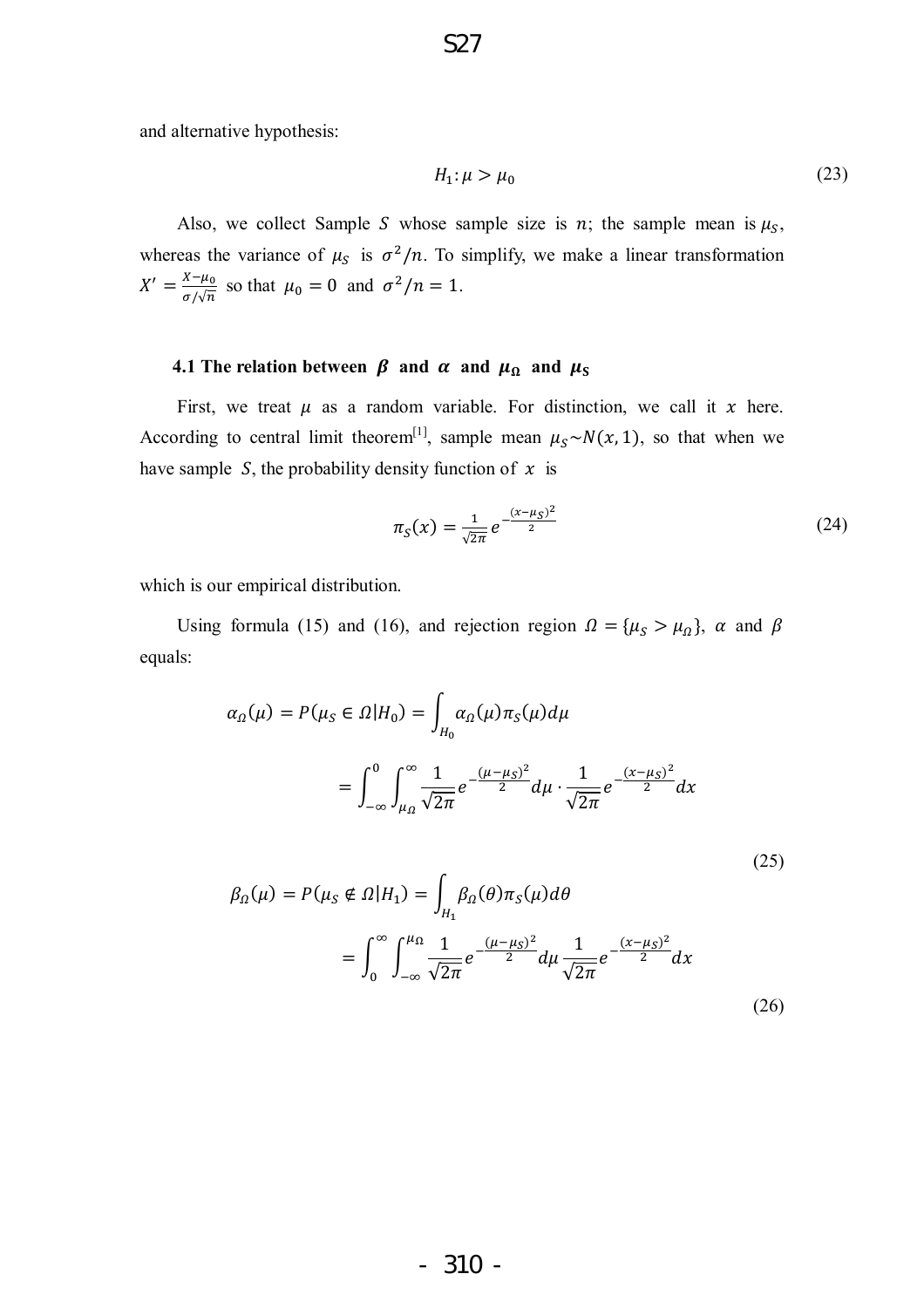

For different  $\mu_{\Omega}$  and  $\mu_{\mathcal{S}}$ , the  $\alpha$  and  $\beta$  changes as in graph 1 and 2

**Graph 2**  $\beta$  with different  $\mu_{\Omega}$  and  $\mu_{S}$ 

In the graph, color indicated the probability of having the type of error. As we see, when  $\mu_s$  increases,  $\alpha$  gradual decrease while  $\beta$  increase first and then decrease; when  $\mu_a$ , the boundary of rejection region increases,  $\alpha$  decreases gradually while  $\beta$ increases.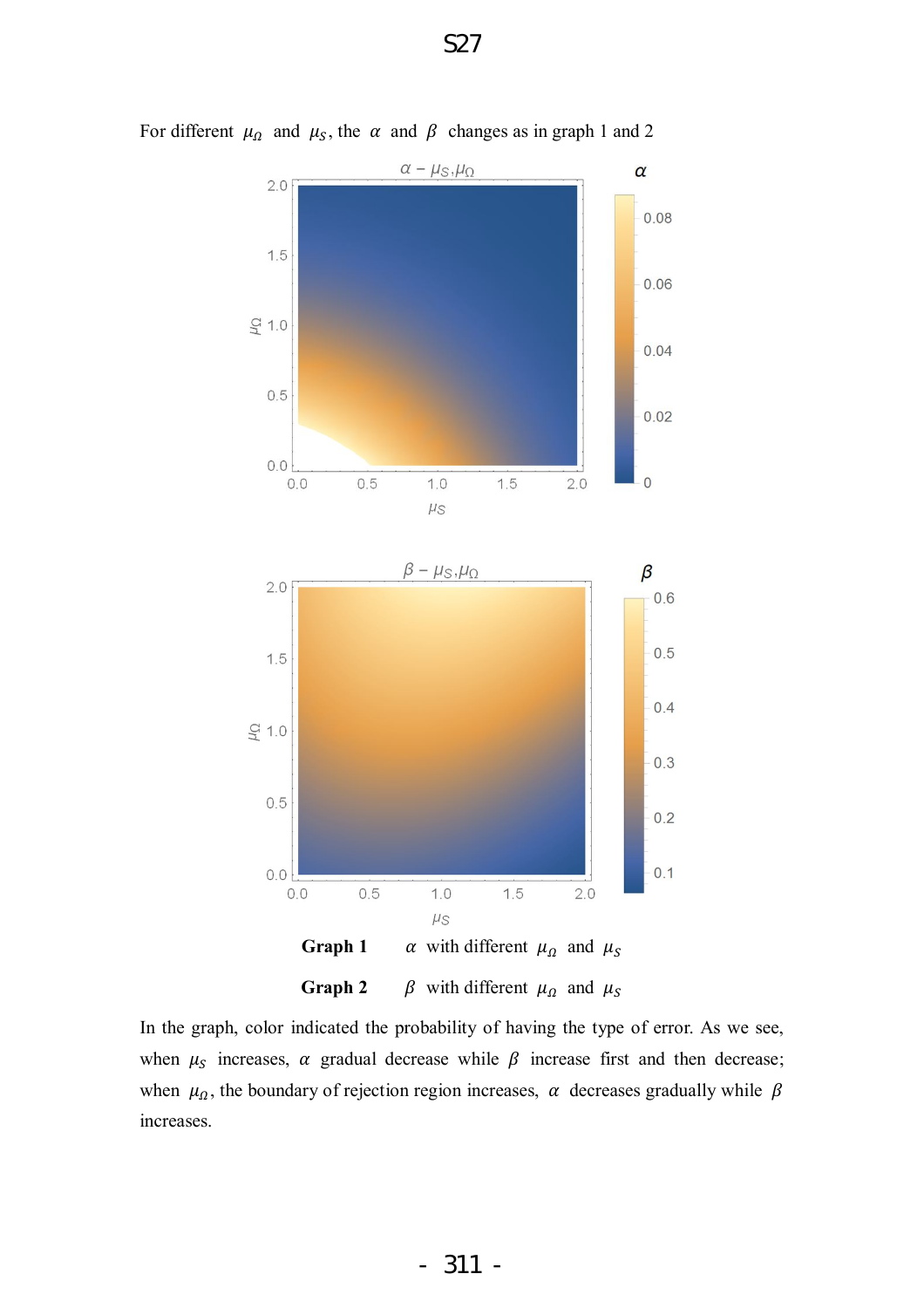#### **4.2 Establish and Optimize Target Function to Derive the Rejection Region**

S27

Using formula (18) in section 3.1, we can evaluate the loss cause by Type I and Type II error with target function  $L(\alpha, \beta)$ . Specifically, when the loss have linear relation with  $\alpha$  and  $\beta$  independently, we can use formula (19) to get

$$
L_{\Omega}(S) = a\alpha_{\Omega}(\mu) + (1 - a)\beta_{\Omega}(\mu) \tag{27}
$$

where  $0 < a < 1$ . For each target function, we can find the right rejection region  $\Omega_s$ to minimize  $L_{\Omega}(S)$ . Now we use  $\alpha=0.9$  to analysis how  $L_{\Omega}(S)$  changes with  $\mu_{\Omega}$ with fixed  $\mu_s$ .



Now we should try the right  $\mu_{\Omega}$  to get the smallest  $L_{\Omega}(S)$ . It is observed that when  $\mu_S$  increases, the  $\mu_{\Omega}$  we should choose is smaller.

We also want to know the variation of  $\mu_{\Omega}$  when we adopt different target function L. When a equals different number,  $L_{\Omega}(S)$  changes with  $\mu_{\Omega}$  as Graph 4 shows.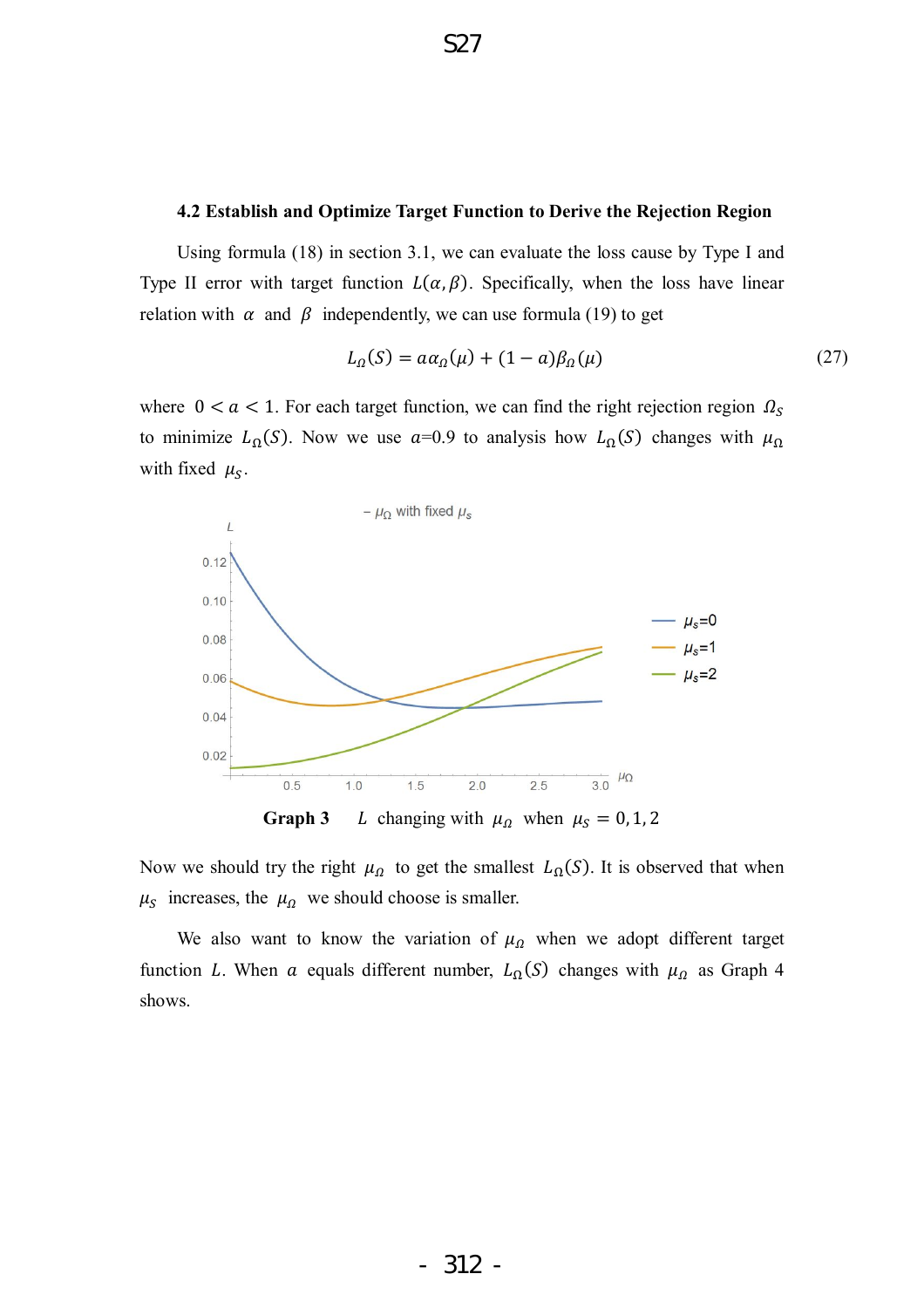

S27

where  $\mu_s = 1$ . We see that as  $\alpha$  increases, the  $\mu_a$  we should choose decreases.

#### **4.3 Deriving Rejection Region**

For each sample S, we can have a rejection region  $\Omega_s$ . Using this formula

$$
\Omega = \{ S | S \in \Omega_S \} \tag{28}
$$

we can have the rejection region for the test.

We choose a few target function in the form of  $L_{\Omega}(S) = a\alpha_{\Omega}(\mu) + (1 - \mu)$  $a)\beta_{\Omega}(\mu)$ , to calculate its rejection region  $\Omega$ , the results are listed:

| TADIC <sub>1</sub><br>$\mu_{\Omega}$ with different<br>а |     |      |      |      |       |  |  |
|----------------------------------------------------------|-----|------|------|------|-------|--|--|
| a                                                        | 0.5 | 0.8  | 0.9  | 0.99 | 0.999 |  |  |
| $\mu_{\Omega}$                                           |     | 0.59 | 0.91 | 1.64 | 2.18  |  |  |

Table 1 *u<sub>c</sub>* with different

After we give L, we can use sample S to derive rejection region  $\Omega$ . Although  $\mathbb R$ this calculation method may not be direct, it minimizes the risk of having Type I and II error. We can give different target function for effective usage in different cases.

We can also see that when  $\alpha = 0.99$ ,  $\mu_a = 1.64$ . Whereas in traditional hypothesis test, when  $\mu_{\Omega} = 1.645$  when significance level is 0.05. When  $\alpha$  has much larger important  $\beta$ , the test is close to the traditional test.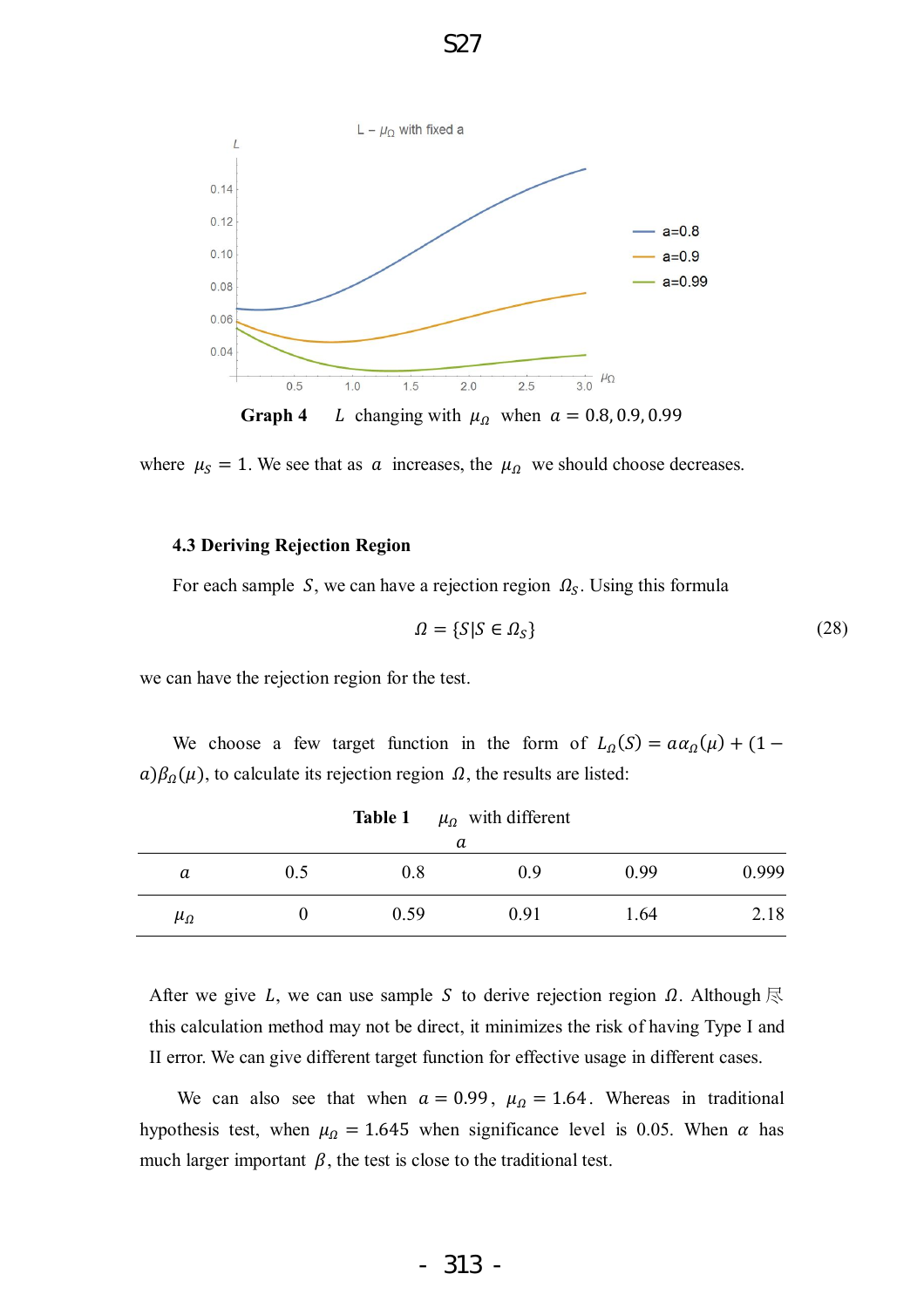# **5 Conclusion**

In many real applications, we care about the total risk brought by Type I and Type II errors. Consequently, we need to design a hypothesis testing method to minimize their risk. Our hypothesis testing method starts with this basic consideration. Previously, researchers have granted distribution parameter a prior distribution  $\pi(\theta)$ to calculate  $\alpha$ , the probability of Type I error, and  $\beta$ , the probability of Type II error. However, instead of using this method depending on prior distribution given by people, we use empirical Bayesian method to determine the empirical prior distribution of parameter  $\theta$  to calculate  $\alpha$  and  $\beta$ . After that, we give a target function  $L(\alpha, \beta)$  instead of giving significance level as in traditional hypothesis test. With the obtained sample S, we optimize  $T_a(S)$  to get the ideal  $\Omega_s$  and then decide whether to reject the null hypothesis or not by testing if  $S \in \Omega_s$ .

Our hypothesis testing method is not direct comparing to traditional method. However, we successful take Type II error into consideration. In some real life applications such as quality test of industrial products, both types of error lead to certain loss. Traditional method control the probability of Type I error under the significance level while the method we established consider both types of error to minimize the total loss. This feature gives our method good prospect in applied areas.

Due to the limited time, we still have ideas not analyzed yet. We are curious about worth-thinking question such as the application of this method in non-parameter test and how non-linear target function affect the rejection region.